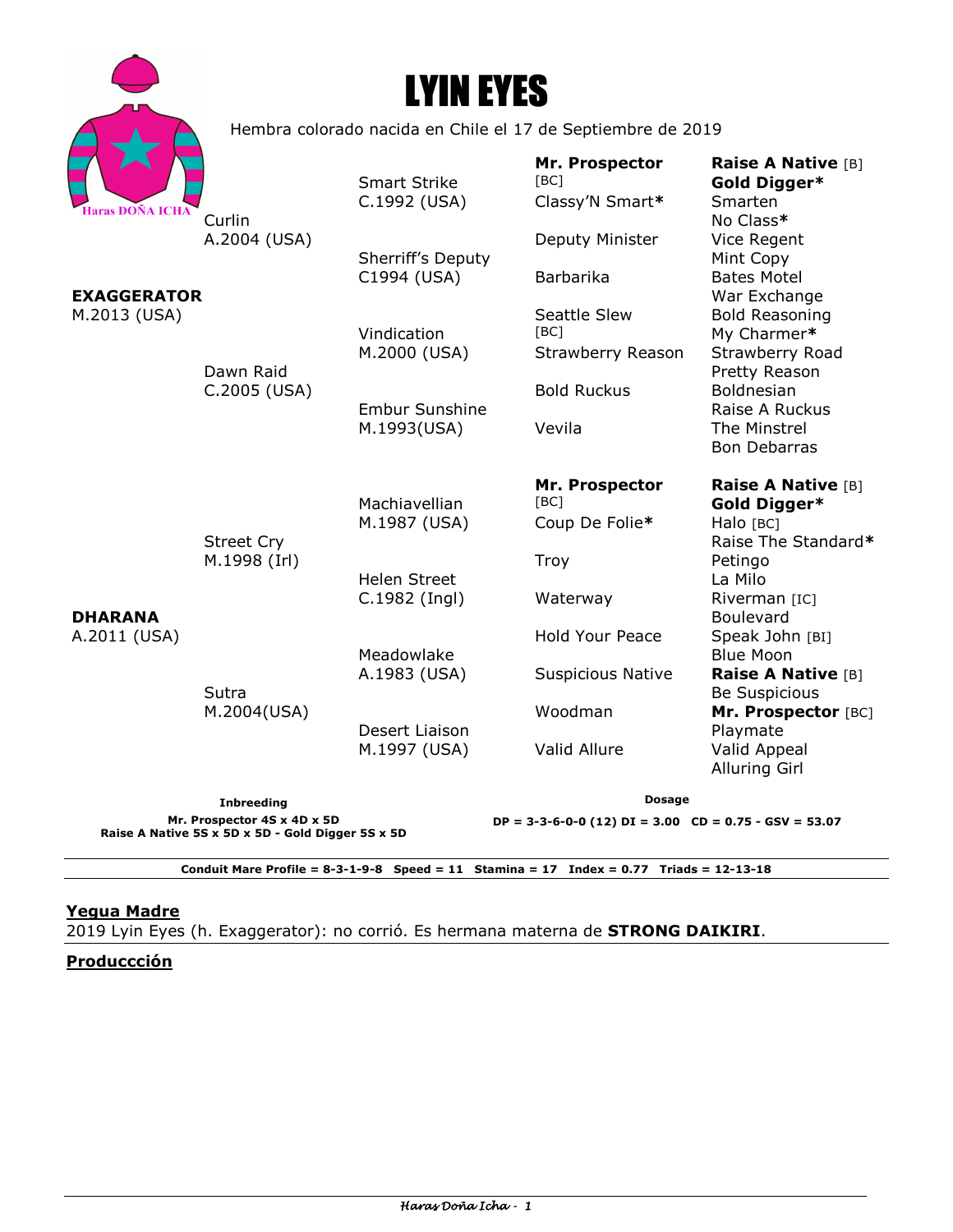### **LINEA PATERNA**

**EXAGGERATOR** (**2013**). Ganador de 6 cs. a los 2 y 3 años en USA, incl. Preakness S **(Gr.1)**, Santa Anita Derby **(Gr.1)**, betfair Haskell Invitational S **(Gr.1)**, Saratoga Special S **(Gr.2)**, Delta Downs Jackpot S **(Gr.3)**; 2° Kentucky Derby **(Gr.1)**, Claiborne Breeders' Futurity **(Gr.1)**, San Vicente S **(Gr.2)**; 3° San Felipe S **(Gr.2)**; 4° Sentient Ket Breeders' Cup Juvenile **(Gr.1)**. Ganó en premios US\$ 3,581,120.

**EXAGERRATOR**, es padre en USA de **GAGETOWN** (2 cs. a los 2 y 3 años, incl. Prairie Mile S; 2° Sugar Bowl S, Animal Kingdom S; 3° Iowa Derby**-L**, St. Louis Derby Sponsored by Fanduel Sportsbook; 4° Bachelor S**-L**. US\$ 187,012), **XTREMA** (4 cs. a los 2 y 3 años, incl. Jack Hardy S, Manitoba Oaks; 3ª My Trusty Cast S; 4ª Pocahontas S**-Gr.3**, Runhappy Juvenile S. US\$ 113,144), **MEZZOGIORNO** (ganador a los 2 años en Rusia del Russia Kuban River S**-Gr.2**), **PACIFIC COAST** (2 cs. a los 2 años en 3 actuaciones, incl. Best Of Ohio Miss Ohio S. US\$ 78.900), **SEA LEVEL** (2 cs. a los 2 años en 3 actuaciones, incl. E.L. Gaylord Memorial S; 2° My Trusty Cat S. US\$ 68,400), **BEE EXXTRAVAGANT** (2 cs. a los 2 y 3 años, incl. Inaugural S. US\$ 24,381), **Crew Dragon** (3 cs. a los 3 años; 2° Columbia S**-L**, Runhappy Oceanside S. US\$ 144,165), **Color Of Dawn** (ganadora a los 2 años; 2° My Trusty Cast S. US\$ 78,428), **Director's Cut** (ganado a los 2 años; 2° Sharp Susan S. US\$ 62,916), **Perfect Mistake** (2 cs. a los 2 y 3 años; 3° Runhappy Juvenile S. US\$ 57,311), **Mama Said No** (3ª My Trusty Cat S. US\$ 14,170), A Real Hero (ganadora a los 2 años; 4ª Arizona Oaks. US\$ 36,495), etc...

En Chile de Tres Pueblos (ganador a los 2 años), Rodelindo Crack (ganador a los 3 años), etc.

### **LINEA MATERNA**

### **1a madre**

2011 Dharana (h. Street Cry): fig. 4ª a los 3 años en su única actuación en USA. Ganó en premios US\$ 1,560. Importada en 2015. Madre de:

2015 Derby Kingdom (cast. Animal Kingdom): disputó 6 cs. en USA. US\$ 2,060.

2016 Copia Ciega (h. Verrazano): ganadora de 2 cs. a los 3 años; 4ª cl. Moscona. Madre de: 2020 N.N. (m. Exaggerator):

2017 **STRONG DAIKIRI** (m. Strong Mandate): 5 cs. a los 3 y 4 años, incl. cl. Julio Serra Bandres; 2° cls. Cencerro, Juan Luis Edwards Sanfuentes; 3° cl. Criterium Potrillos, Juan Luis Edwards Sanfuentes.

2018 Don't Call Me Now (h. Strong Mandate): fig. a los 3 años.

2019 Lyin Eyes (h. Exaggerator): **ver arriba**.

2021 N.N. (m. Exaggerator):

#### **2ª madre**

04 **SUTRA** (h. Meadowlake): ganadora de 3 cs. a los 2 y 4 años en 9 actuaciones en USA, incl. Frizette Stakes **(Gr.1)**; 2ª Arlington-Washington Breeders' Cup Lassie Stakes **(Gr.3)**, Pan Zareta Stakes, Carousel Stakes. US\$ 356,873. Es hermana materna de **KARULA**. Madre de:

11 Dharana (h. Street Cry): **ver arriba**.

- 15 Prestbury Park (m. Shamardal): 2 cs. en Inglaterra. £ 22,970.
- 16 Woven (h. Bernardini): ganadora a los 2 años en USA. US\$ 51,270.

17 Spun Eazy (h. Hard Spun): ganadora a los 2 añs en USA. US\$ 44,436.

#### **3ª madre**

97 Desert Liason (h. Woodman): ganadora de 2 cs. en USA. US\$ 35,437. Es hermana materna de **BROAD APPEA**L, **INCLINATOR**. Madre de:

#### 04 **SUTRA** (h. Meadowlake): **ver arriba**.

14 **KARULA** (h. Colonel John): ganadora en su debut a los 2 años en USA del Angie C. Stakes. US\$ 32,055.

#### **4ª madre**

85 **Valid Allure** (h. Valid Appeal): ganadora de 3 cs. en USA; 2º Bangles and Vedas Stakes **(L)**; 3ª La Habra Stakes **(L)**. US\$ 137.028. Madre de:

- 94 **BROAD APPEAL** (h. Broad Brush): 13 cs. en Japón, incl. The Silk Road Stakes, The Procyon Stakes, The Garnet Stakes, The Tokyo Chunichi Sports Hai Negishi Stakes, The Sirius Stakes, The Kakitsubata Kinen; 2º JBC Sprint, The Swan Stakes, The Fuji Stakes, The Hakyu Hai, The Garnet Stakes; 3º The Negishi Stakes, The Kyoto Himba Tokubetsu, Zen-Nippon Thoroughbred Cup. US\$ 4.358.037. Madre de:
	- 06 Miss Encore (h. King Kamehameha): ganadora en Japón. Madre de:
		- 12 **TENDERLY VOICE** (h. Deep Impact); 2 cs. en Japón, incl. Anemone Stakes **(L)**; 3ª Fairy Stakes **(Gr.3)**. US\$ 371,139.
		- 15 **WAGNERIAN** (m. Deep Impact): 4 cs. en Japón, incl. Japanese Derby **(Gr.1)**, Tokyou Sports Hai Misai Stakes **(Gr.3)**, Nojigiku Stakes; 2° Hochi Hai Yayoi Sho **(Gr.2)**. US\$ 2, 794,233.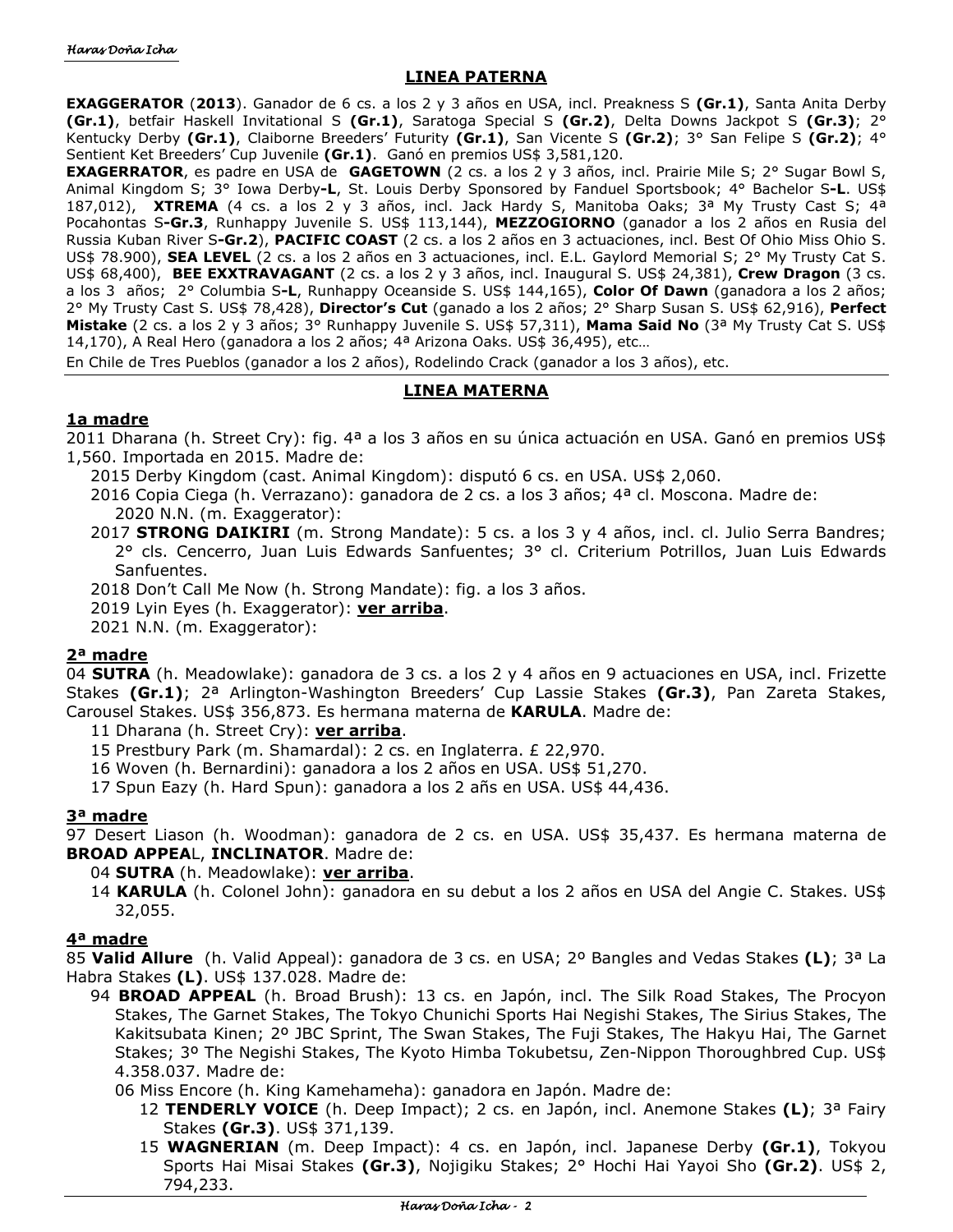#### Haras Doña Icha

- 96 **INCLINATOR** (cast. Delineator): 13 cs. en USA, incl. Northwest Stallion Stakes; 2º Governor's Handicap **(L)**, Tacoma Handicap; 3º Thanksgiving Day Sprint Stakes **(L)**, Independence Day Handicap. US\$ 257.318.
- 97 Desert Liason (h. Woodman): **ver arriba**.

## **5ª madre**

80 Alluring Girl (h. Secretariat): ganadora a los 2 años en USA. US\$ 20.690. Es hermana materna de **SOUTHERN SULTAN (Gr.1)**, **COLONIAL WATERS (Gr.1)**, **IRON CONSTITUTION (Gr.2)**. Madre de:

85 **Valid Allure** (h. Valid Appeal): **ver arriba**.

- 99 Allurable (h. Regal Classic): 7 cs. en USA. US\$ 54,048. Madre de:
	- 08 **MISSJEANLOUISE** (h. Victory Gallop): 7 cs. en USA, incl. Powerless Handicap; 2ª Governor's Lady Handicap, Praire Rose Stakes, Hoist The Flag Stakes, Third Chance Handicap, dos veces; 3ª Pretty Jenny Stakes, Lady Riss Stakes. US\$ 352,328.

### **6ª madre**

68 Water Cress (h. Hail to Reason): ganadora de 2 cs. en USA. US\$ 20.600. Madre de:

- 72 **IRON CONSTITUTION** (m. Iron Ruler): 4 cs., incl. Withers Stakes **(Gr.2)**; 2º Preakness Stakes **(Gr.1)**, Jersey Derby **(Gr.1)**, Cinema Handicap **(Gr.2)**; 3º Monmouth Invitational Handicap **(Gr.1)**, Dwyer Handicap **(Gr.2)**, Woodlawn Stakes **(Gr.3)**. US\$ 171.444. **Padrillo**. Murió, 1989.
- 74 **Mister Herb** (m. Bold Hour): ganador a los 2 años en USA; 3º Clarendon Stakes. US\$ 7.498.
- 75 Literary Bird (h. Arts And Letters): no corrió en USA. Madre de:

79 **LITERARY ART** (m. Sea Songster): 24 cs. en USA, incl. Redoubt Stakes. US\$ 217.221.

- 76 Bold Dilly (h. Bold Bidder): disputó una carrera en USA. Madre de:
	- 87 Oh Say's Ozilda (h. Oh Say): 6 cs. en USA. Madre de:
		- 98 **OZILDA'S KAREN** (h. Piccolino): 12 cs. en USA, incl. Honky Star Stakes; 2ª Mona Lake Stakes. US\$ 328.708.
		- 00 **Ozilda's Nancy Lee** (h. Oliver's Twist): 6 cs. en USA; 2º Stonehedge Farm Sophomre Fillies Stakes **(L)**. Sandpiper Stakes. US\$ 114.036.
- 78 Proud Reason (h. Proudest Roman): disputó una carrera en USA. Madre de:
	- 83 Proud Colony (h. Pleasant Colony): 2 cs. a los 2 años en USA. US\$ 11.700. Madre de:
		- 89 **GRASS VALLEY** (m. Dahar): 10 cs. en USA, incl. Werribee Cup, Geelong Cup. US\$ 146.360.
	- 85 **Proud and Pleasant** (h. Pleasant Colony): 4 cs. en USA; 3º Day Lilly Stakes, Poppy Stakes. US\$ 29.303; y 3 cs. en México; 2ª cl. Doña Josefa Ortiz de Domínguez. US\$ 7.701. Madre de ganadores.
- 79 Classic Sculpture (h. Iron Ruler): disputó 3 cs. en USA. Madre de:
	- 88 Vintage Sculpture (h. Buckfinder): figs. en USA. Madre de:
		- 04 Queen of Bling (h. Perfect Manate)L no corrió en USA. Madre de:

10 **SHE'S ALL BLING** (h. Mingun): ganadora a los 2 años en USA del CTBA Lassi Stakes; 2ª Silver Cup Futurity; 4ª CTBA Breeders' Oaks. US\$ 55,423.

- 80 Alluring Girl (h. Secretariat): **ver arriba**.
- 82 **SOUTHERN SULTAN** (m. Stage Door Johnny): 4 cs. en USA, incl. Sword Dancer Handicap **(Gr.1)**; 2º Dixie Handicap **(Gr.2)**. US\$ 252,940. **Padrillo** en Venezuela.
- 85 **COLONIAL WATERS** (h. Pleasant Colony): 6 cs. en USA, incl. John A. Morris Handicap **(Gr.1)**, Johnny Walker Black Classic Handicap **(Gr.2)**, Ladies Handicap **(Gr.2)**, Florida Oaks **(L)**, Lady's Secret Stakes; 2ª Breeders' Cup Distaff **(Gr.1)**, Beldame Stakes **(Gr.1)**, Top Flight Handicap **(Gr.1)**, Ruffian Handicap **(Gr.1)**, Delaware Handicap **(Gr.1)**, Bed o' Roses Handicap **(Gr.2)**, Turfway Park Budweiser Breeders' Cup Handicap **(Gr.3)**, Monmouth Park Budweiser Breeders' Cup Handicap**(Gr.3)**, Snow Goose Handicap **(L)**; 3º Ashland Stakes **(Gr.1)**, Hempstead Handicap **(Gr.1)**; 4º Kentucky Oaks **(Gr.1)**, Astoria Stakes **(Gr.3)**. US\$ 1.112.847. Madre de:
	- 93 Our Miss Legs (h. Deputy Minister): ganadora a los 3 años en USA. US\$ 11.297. Exportada a JapónMadre de:
		- 98 Success Lee (h. Woodman): 3 cs, en Japón. Madre de:
			- 07 **Battle Astaire** (m. Fuji Kiseki): 9 cs. en Japón; 2º Sonoda Challenge Cup.
		- 99 **SUCCESS BEAUTY** (h. Sunday Silence): 3 cs. en Japón, incl. The Hochi Hai Fillies' Revue. US\$ 650.005. Madre de:
			- 05 **SUCCESS BROCKEN** (m. Symboli Kriss S): 7 cs. en Japón, incl. February Stakes **(Gr.1)**, Japan Dirt **(L)**, Tokyo Daishoten **(L)**; 2º JBC Classic, Mile Championship Nambu Hai; 3º February Stakes **(Gr.1)**, Tokyo Daishoten, Kawasaki Kinen. US\$ 4,206,994.